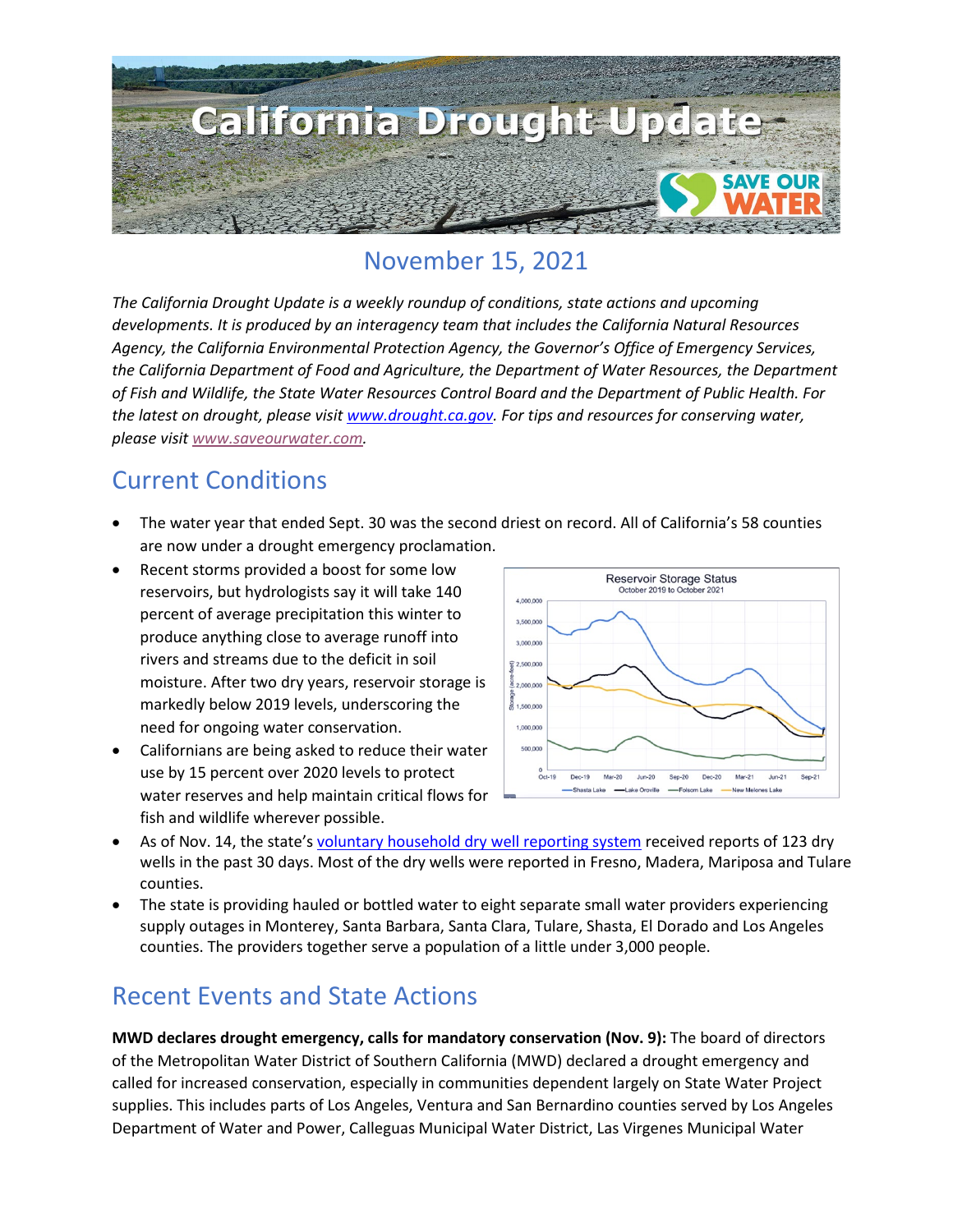District, Upper San Gabriel Valley Municipal Water District, Three Valleys Municipal Water District, and Inland Empire Utilities Agency. The board also approved a series of measures to expand various rebate and water-efficiency programs. MWD wholesales water to 19 million people from Ventura to San Diego and depends primarily upon the State Water Project (SWP) and the Colorado River. The key SWP reservoir, Lake Oroville, hit a historic low this summer and a zero SWP allocation is possible next year. MWD's Colorado River supplies could be restricted starting as early as 2023 as storage shrinks in the river's major reservoirs. DWR Director Karla Nemet[h applauded](https://water.ca.gov/News/News-Releases/2021/Nov-21/Director-Response-About-MWD) MWD's action for sending a strong message to all Californians that conservation is needed in this severe drought.

**State awards drought-relief funding to small communities (Nov. 9):** In another round of drought relief assistance for small communities, [DWR awarded \\$25 million](https://water.ca.gov/News/News-Releases/2021/Nov-21/DWR-Awards-Another-25-Million-in-Drought-Relief-for-Small-Communities) to 14 separate rural water providers. About half of the projects will benefit disadvantaged communities and all were chosen in coordination with the Water Board. In total, more than \$65 million has been awarded to 35 projects since the Administration and Legislature dedicated \$200 million to drought relief in July. The most recent grants will fund replacement of leaking pipelines and wells and installation of pump stations and storage tanks. Grants will go to water providers in Tulare, Lake, Santa Cruz, Shasta, Sonoma, Humboldt, Santa Barbara, San Mateo, Yolo and Colusa counties.

**Public comment sought on groundwater grant guidelines (through Nov. 29):** DWR is seeking public comment on [draft guidelines](https://water.ca.gov/News/Public-Notices/2021/October-2021/Public-Comment-Period-SGM-Grants) for a \$150 million grant program for local groundwater agencies in critically overdrafted basins. The grants may be used for either planning or



implementation, such as construction of recharge projects, to help comply with the Sustainable Groundwater Management Act. Once the public comment period closes, DWR will release final guidelines and solicit proposals, with awards expected in early 2022.

Farm water efficiency grants (ongoing): CDFA has opened the request for proposals (RFP) for the **State** [Water Efficiency and Enhancement Program \(SWEEP\)](https://www.cdfa.ca.gov/oefi/sweep/) for four months on a first-come, first-serve basis or until funds are liquidated. The 2021-22 budget includes \$50 million for SWEEP grants to implement irrigation systems that reduce greenhouse gases and save water on California agricultural operations. Eligible system components include (among others) soil moisture monitoring, drip systems, switching to low pressure irrigation systems, pump retrofits, variable frequency drives and installation of renewable energy.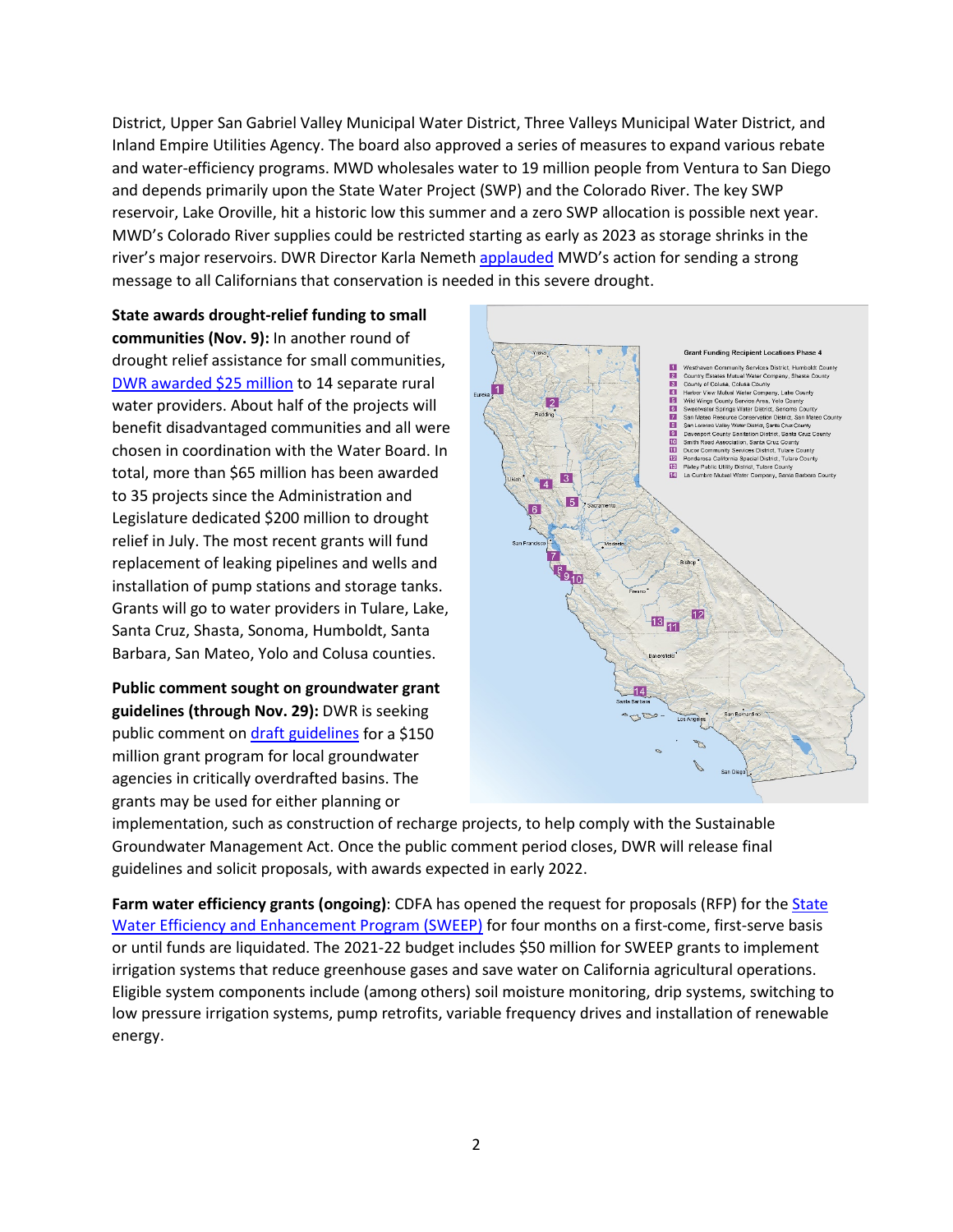

**Freeway signs feature conservation message (Nov. 5**): From Nov. 5 through Nov. 12, approximately 700 Caltrans electronic message signs across the state displayed "Serious Drought – Help Save Water" messages to help raise awareness of the need for Californians to save water during

the statewide drought.

**Save Our Water partnership with 49ers kicks off (ongoing):** A new partnership with the 49ers is bringing conservation messaging and tips to fans in Northern California. In-stadium ads and signage are in place, and PSAs will begin running soon. [Save Our Water](https://saveourwater.com/) also can be found on social media, electronic billboards, radio and local TV programming around the state. Save Our Water, developed in partnership with local water agencies, emphasizes the need for Californians to take steps now to reduce water use.

**Curtailments may be adjusted (ongoing):** Continued dry weather may force adjustments as early as next week, but as of now all curtailments imposed in the Russian, Sacramento-San Joaquin, and Scott watersheds are lifted. Curtailments in the Shasta River watershed are still in place for rights with a priority date of 1923 and younger. Curtailment orders are still in place on Mill and Deer creeks, but regulations there are adaptive, and diverters can divert now when flows are above minimum flow thresholds. Curtailment orders may be reimposed as hydrology changes.

## Tribal / Local Actions

- **Tribal governments:** Tribal emergency drought proclamations as reported by Cal OES to date: Buena Vista Rancheria of Me-Wuk Indians, Karuk Tribe, Resighini Rancheria, Tule River Indian Tribe, Yurok Tribe, Wiyot Tribe.
- **Local government:** Local emergency drought proclamations as reported by Cal OES to date: Butte, Colusa, Fresno, Glenn, Humboldt, Lake, Marin, Mendocino, Modoc, Napa, Nevada, San Joaquin, San Luis Obispo, Santa Barbara, Santa Clara, Siskiyou, Sonoma, Tulare, Tuolumne, Yolo.

# Upcoming Decisions / Milestones

**Workshop on groundwater grant guidelines:** DWR hosts a public meeting **Nov. 16** at 2 p.m. to explain the draft guidelines, open for public comment until Nov. 29, for \$150 million in planning and implementation grants for local agencies managing critically overdrafted basins toward sustainability. The meeting will be virtual and recorded.

**Conservation update:** At its **Nov. 16** meeting, the State Water Board will hear a staff update on urban conservation for the month of September. Californians overall reduced urban water use by 5 percent in August compared to August 2020.

**Initial State Water Project allocation for next year:** Lake Oroville entered Water Year 2022 with recordlow storage. Low storage means that the SWP's initial allocation to project contractors on **Dec. 1** will be very low, and the subsequent low probability of getting an exceptionally wet winter means that the project's final allocation is also likely to be low.

### Key Data Points and Resources